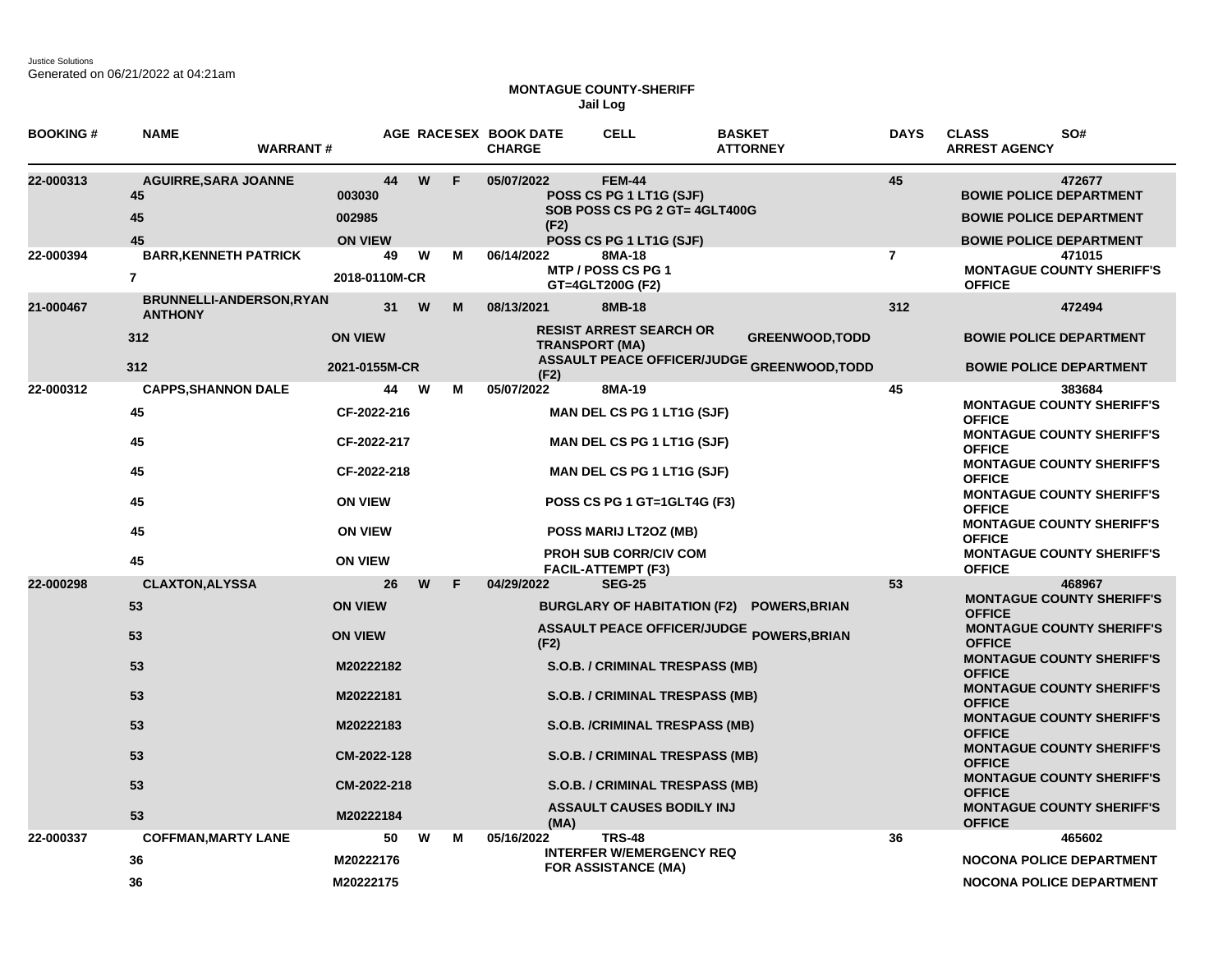|           | 36                                    | F20222690                       |    |   | <b>TERRORISTIC THREAT OF</b><br><b>FAMILY/HOUSEHOLD (MA)</b><br><b>AGG ASSAULT</b><br><b>DATE/FAMILY/HOUSE W/WEAPON</b><br>(F1)     |                       |    | <b>NOCONA POLICE DEPARTMENT</b>                                                                 |
|-----------|---------------------------------------|---------------------------------|----|---|-------------------------------------------------------------------------------------------------------------------------------------|-----------------------|----|-------------------------------------------------------------------------------------------------|
| 22-000270 | 36<br><b>COOK, JAMES ROBERT</b>       | <b>ON VIEW</b><br>43            | W  | M | <b>POSS DANGEROUS DRUG (MA)</b><br>04/19/2022<br>8MA-21                                                                             |                       | 63 | <b>NOCONA POLICE DEPARTMENT</b><br>470187                                                       |
|           | 63                                    | F20222684                       |    |   | BURGLARY OF HABITATION (F2) ROTRAMBLE, CHE                                                                                          |                       |    | <b>MONTAGUE COUNTY SHERIFF'S</b><br><b>OFFICE</b>                                               |
| 22-000362 | <b>COOMER, REESE KYLE</b><br>21<br>21 | 34<br>1722950<br><b>ON VIEW</b> | -1 | м | 05/31/2022<br>8MB-18<br>THEFT PROP GT=\$750LT\$2,500<br>(MA)<br><b>AGG ASSAULT W/DEADLY</b>                                         |                       | 21 | 472805<br><b>MONTAGUE COUNTY SHERIFF'S</b><br><b>OFFICE</b><br><b>MONTAGUE COUNTY SHERIFF'S</b> |
|           |                                       | 51                              | W  | M | <b>WEAPON (F2)</b>                                                                                                                  |                       | 85 | <b>OFFICE</b>                                                                                   |
| 22-000215 | <b>CROUCH, JOHN MARK</b><br>85        | F20222665                       |    |   | 03/28/2022<br>8MA-21<br><b>FORGERY GOVT/NATIONAL</b><br><b>INST/MONEY/SECURITY (F3)</b>                                             |                       |    | 472756<br><b>MONTAGUE COUNTY SHERIFF'S</b><br><b>OFFICE</b>                                     |
|           | 85                                    | F20222666                       |    |   | <b>FORGERY GOVT/NATIONAL</b><br><b>INST/MONEY/SECURITY (F3)</b><br><b>FORGERY GOVT/NATIONAL</b>                                     |                       |    | <b>MONTAGUE COUNTY SHERIFF'S</b><br><b>OFFICE</b><br><b>MONTAGUE COUNTY SHERIFF'S</b>           |
|           | 85<br>85                              | F22-6J4<br>CR22-00138           |    |   | <b>INST/MONEY/SECURITY (F3)</b><br><b>FORGERY GOVT/NATIONAL</b>                                                                     |                       |    | <b>OFFICE</b><br><b>MONTAGUE COUNTY SHERIFF'S</b>                                               |
| 22-000206 | <b>CRUM, DAWSON STEVE</b>             | 51                              | W  | м | <b>INST/MONEY/SECURITY (F3)</b><br>03/25/2022<br>2M-11                                                                              |                       | 88 | <b>OFFICE</b><br>384561                                                                         |
|           | 88                                    | 2022-0015M-CR                   |    |   | <b>SURETY OFF BOND -POSS CS PG</b><br>1 GT 1 G LT 4 G (F3)                                                                          |                       |    | <b>MONTAGUE COUNTY SHERIFF'S</b><br><b>OFFICE</b>                                               |
| 22-000289 | <b>CUNNINGHAM, ROBERT EARL</b>        | 32 <sub>2</sub>                 | W  | M | 04/26/2022<br>8MB-18                                                                                                                |                       | 56 | 419423                                                                                          |
|           | 56                                    | 2020-0096-CR                    |    |   | <b>MOTION TO REVOKE ASSAULT</b><br><b>FAM/HOUSE MEM IMPEDE</b><br><b>BREATH/CIRCULAT (F3)</b><br><b>MOTION TO REVOKE POSS CS PG</b> | <b>RENFRO,ZACHARY</b> |    | <b>BOWIE POLICE DEPARTMENT</b>                                                                  |
|           | 56                                    | 2021-0177M-CR                   |    |   | $1 <$ 4G (SJF)                                                                                                                      |                       |    | <b>BOWIE POLICE DEPARTMENT</b>                                                                  |
| 22-000273 | DIFFENDERFER, JAMEY WADE              | 40                              | W  | М | 04/20/2022<br>8MB-19                                                                                                                |                       | 62 | 455440                                                                                          |
|           | 62                                    | <b>ON VIEW</b>                  |    |   | MAN DEL CS PG 1 GT=4GLT200G<br>(F1)                                                                                                 | ROTRAMBLE, CHE        |    | <b>MONTAGUE COUNTY SHERIFF'S</b><br><b>OFFICE</b><br><b>MONTAGUE COUNTY SHERIFF'S</b>           |
|           | 62                                    | CM-2022-214                     |    |   | <b>POSS DANGEROUS DRUG (MA)</b>                                                                                                     | <b>ROTRAMBLE, CHE</b> |    | <b>OFFICE</b>                                                                                   |
|           | 62                                    | CM-2022-213                     |    |   | POSS CS PG 3 LT 28G (MA)                                                                                                            | <b>ROTRAMBLE,CHE</b>  |    | <b>MONTAGUE COUNTY SHERIFF'S</b><br><b>OFFICE</b><br><b>MONTAGUE COUNTY SHERIFF'S</b>           |
|           | 62                                    | CM-2022-215                     |    |   | POSS MARIJ LT2OZ (MB)                                                                                                               | <b>ROTRAMBLE,CHE</b>  |    | <b>OFFICE</b><br><b>MONTAGUE COUNTY SHERIFF'S</b>                                               |
|           | 62                                    | <b>ON VIEW</b>                  |    |   | POSS CS PG 1 GT=4GLT200G (F2) ROTRAMBLE, CHE                                                                                        |                       |    | <b>OFFICE</b>                                                                                   |
| 22-000203 | <b>DONOHUE, AMBER DISIREE</b><br>90   | 43<br>2021-0115M-CR             | W  | F | 03/23/2022<br><b>FEM-44</b><br>FTA-SOB-POSS CS PG 1 LT1G<br>(SJF)                                                                   |                       | 90 | 472286<br><b>MONTAGUE COUNTY SHERIFF'S</b><br><b>OFFICE</b>                                     |
| 22-000384 | <b>FREEMAN, STEPHANIE LYNN</b>        | 41                              | W  | F | 06/10/2022<br><b>FEM-43</b>                                                                                                         |                       | 11 | 472397                                                                                          |
|           | 11                                    | <b>ON-VIEW</b>                  |    |   | MAN DEL CS PG 1 GT=4GLT200G<br>(F1)                                                                                                 |                       |    | <b>MONTAGUE COUNTY SHERIFF'S</b><br><b>OFFICE</b>                                               |
|           | 11                                    | <b>ON-VIEW</b>                  |    |   | POSS CS PG 1 GT=4GLT200G (F2)                                                                                                       |                       |    | <b>MONTAGUE COUNTY SHERIFF'S</b><br><b>OFFICE</b>                                               |
|           | 11                                    | <b>ON-VIEW</b>                  |    |   | <b>TAMPER/FABRICATE PHYS EVID</b><br><b>W/INTENT TO IMPAIR (F3)</b>                                                                 |                       |    | <b>MONTAGUE COUNTY SHERIFF'S</b><br><b>OFFICE</b>                                               |
| 22-000285 | FRIE, WENDELL                         | 60                              | W  | M | 04/25/2022<br>1M-46<br><b>MOTION TO REVOKE-POCS PG1</b>                                                                             |                       | 57 | 468947<br><b>MONTAGUE COUNTY SHERIFF'S</b>                                                      |
|           | 57                                    | 2014-0021M-CR                   |    |   | GT 4G LT 200G (F2)                                                                                                                  | <b>RENFRO,ZACHARY</b> |    | <b>OFFICE</b>                                                                                   |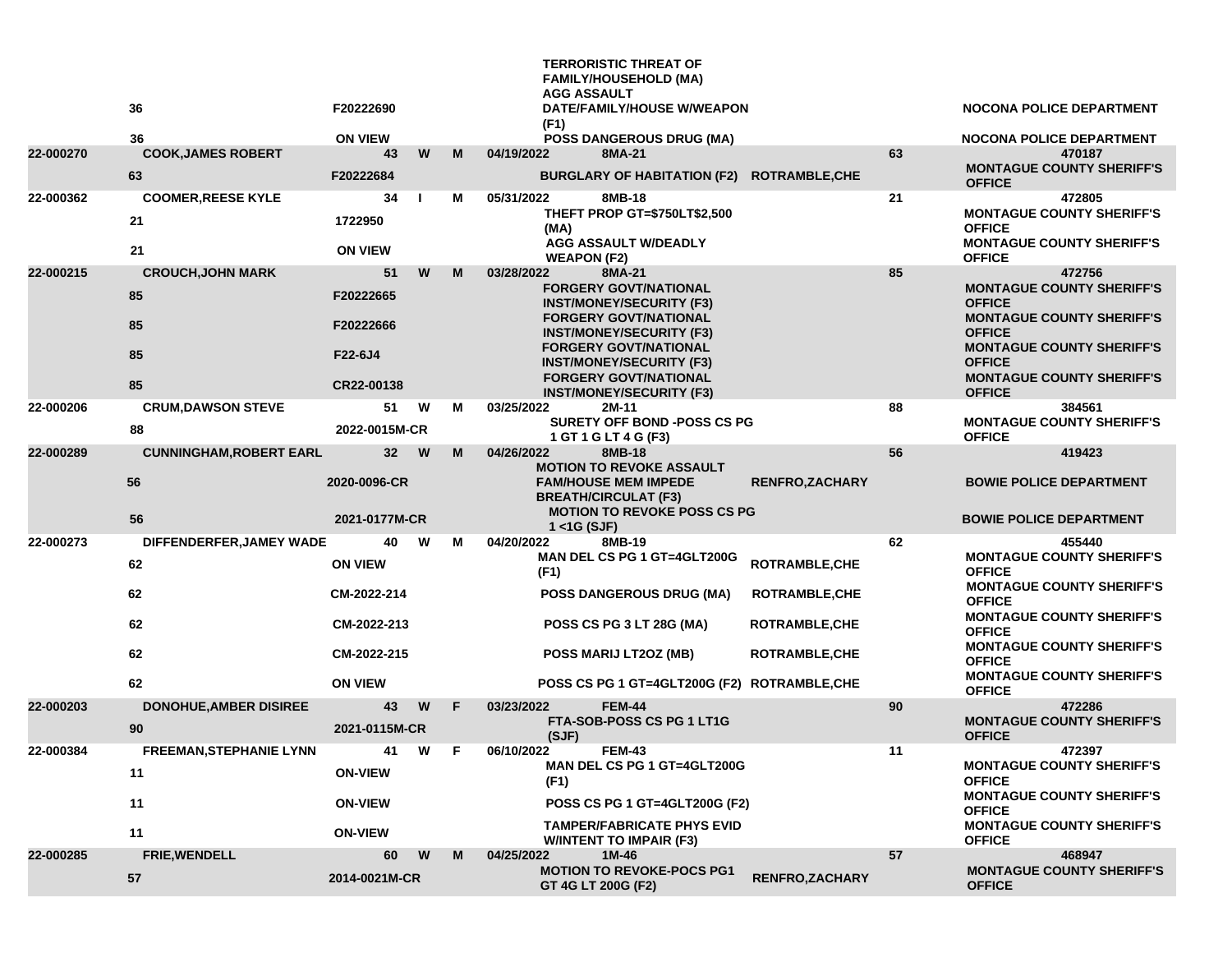|           | 57                                          | #22-1011                         |                            |    | <b>EVADING ARREST DET W/PREV</b><br><b>CONVICTION (SJF)</b>                                             |                        | <b>MONTAGUE COUNTY SHERIFF'S</b><br><b>OFFICE</b>                                     |
|-----------|---------------------------------------------|----------------------------------|----------------------------|----|---------------------------------------------------------------------------------------------------------|------------------------|---------------------------------------------------------------------------------------|
| 22-000363 | <b>GALE, CKIERRA RAE</b><br>21              | <b>ON VIEW</b>                   | W<br>39                    | F. | 05/31/2022<br><b>FEM-43</b><br><b>AGG ASSAULT W/DEADLY</b><br><b>WEAPON (F2)</b>                        | 21                     | 472244<br><b>MONTAGUE COUNTY SHERIFF'S</b><br><b>OFFICE</b>                           |
|           | 21                                          | 2020-0122M-CR                    |                            |    | <b>MTP - ASSAULT</b><br><b>FAMILY/HOUSEHOLD MEMBER</b><br>PREV CONV IAT (F3)                            |                        | <b>MONTAGUE COUNTY SHERIFF'S</b><br><b>OFFICE</b>                                     |
| 22-000395 | <b>GIVENS, LAKEN LANE</b>                   |                                  | 28<br>W                    | M  | 06/14/2022<br>8MA-18                                                                                    | $\overline{7}$         | 471894                                                                                |
|           | $\overline{7}$<br>$\overline{7}$            | 2021-0162M-CR<br>2021-0001A-CR   |                            |    | <b>PROH SUB CORR/CIV COM</b><br><b>FACIL-ATTEMPT (F3)</b><br><b>MTR - UNAUTH USE OF VEHICLE</b>         |                        | <b>MONTAGUE COUNTY SHERIFF'S</b><br><b>OFFICE</b><br><b>MONTAGUE COUNTY SHERIFF'S</b> |
| 22-000387 | <b>HAWKINS, DEREK ARLAN</b>                 |                                  | W<br>35                    | М  | (SJF)<br>06/11/2022<br>8M-16                                                                            | 10                     | <b>OFFICE</b><br>387030                                                               |
|           | 10                                          | 003038                           |                            |    | <b>INJURY TO A CHILD (F1)</b>                                                                           |                        | <b>BOWIE POLICE DEPARTMENT</b>                                                        |
| 22-000244 | <b>HAWTHORNE, JAMES MATTHEW</b><br>75<br>75 | <b>ON-VIEW</b><br><b>ON-VIEW</b> | W<br>32                    | M  | 04/07/2022<br>8MB-19<br><b>PUBLIC INTOXICATION (MC)</b><br><b>ESCAPE FROM CUSTODY (MA)</b>              | 75<br><b>COLE, TIM</b> | 417298<br><b>NOCONA POLICE DEPARTMENT</b><br><b>NOCONA POLICE DEPARTMENT</b>          |
|           | 75                                          | <b>ON-VIEW</b>                   |                            |    | <b>RESIST ARREST SEARCH OR</b><br><b>TRANSPORT (MA)</b>                                                 | <b>COLE, TIM</b>       | <b>NOCONA POLICE DEPARTMENT</b>                                                       |
|           | 75                                          |                                  | 2017-0169M-CR<br>M20222168 |    | <b>MTR COMM SUPERV - BURGLARY</b><br><b>OF HABITATION (F2)</b>                                          | <b>COLE, TIM</b>       | <b>MONTAGUE COUNTY SHERIFF'S</b><br><b>OFFICE</b><br><b>MONTAGUE COUNTY SHERIFF'S</b> |
|           | 75                                          |                                  |                            |    | <b>ASSAULT AGAINST ELDERLY OR</b><br><b>DISABLED INDIVIDUAL (MA)</b>                                    |                        | <b>OFFICE</b>                                                                         |
|           | 75                                          | F20222680                        |                            |    | <b>AGG ASSAULT CAUSES SERIOUS COLE, TIM</b><br><b>BODILY INJ (F2)</b><br>SURETY OFF BOND - DLWI W/ PREV |                        | <b>MONTAGUE COUNTY SHERIFF'S</b><br><b>OFFICE</b>                                     |
|           | 75                                          | M20222169                        |                            |    | <b>CONVICTION/SUSPENSION W/O</b><br><b>FINANCIAL RESPONSIBILTY (MB)</b>                                 |                        | <b>MONTAGUE COUNTY SHERIFF'S</b><br><b>OFFICE</b>                                     |
|           | 75                                          | 2017-0171M-CR                    |                            |    | <b>MTR - BURGLARY OF HABITATION</b><br>(F2)                                                             |                        | <b>MONTAGUE COUNTY SHERIFF'S</b><br><b>OFFICE</b>                                     |
| 22-000338 | <b>HILL, JOHN CHRISTOPHER</b>               |                                  | 37<br>W                    | М  | <b>TRS-48</b><br>05/17/2022                                                                             | 35                     | 387392                                                                                |
|           | 35                                          | <b>ON-VIEW</b>                   |                            |    | <b>IMPERSONATE PUBLIC SERVANT</b><br>(F3)                                                               |                        | <b>BOWIE POLICE DEPARTMENT</b>                                                        |
| 22-000279 | <b>HOGUE, MASON EDWIN</b>                   |                                  | 29<br>W                    | M  | 04/21/2022<br>8MB-19                                                                                    | 61                     | 472781                                                                                |
|           | 61                                          | <b>ON-VIEW</b>                   |                            |    | <b>FAIL TO IDENTIFY GIVING</b><br><b>FALSE/FICTITIOUS INFO (MB)</b>                                     | YANDELL, TRAVIS        | <b>BOWIE POLICE DEPARTMENT</b>                                                        |
|           | 61                                          | <b>ON-VIEW</b>                   |                            |    | UNAUTH USE OF VEHICLE (SJF)                                                                             | YANDELL, TRAVIS        | <b>BOWIE POLICE DEPARTMENT</b>                                                        |
|           | 61                                          | <b>ON-VIEW</b>                   |                            |    | <b>POSSESSION OF DRUG</b><br><b>PARAPHERNALIA - CLASS C (MC)</b>                                        |                        | <b>BOWIE POLICE DEPARTMENT</b>                                                        |
|           | 61                                          | 01-164411                        |                            |    | THEFT PROP GT=\$2,500LT\$30K<br>(SJF)                                                                   | YANDELL, TRAVIS        | <b>BOWIE POLICE DEPARTMENT</b>                                                        |
|           | 61                                          | 01-164567                        |                            |    | <b>CREDIT CARD OR DEBIT CARD</b><br><b>ABUSE (SJF)</b>                                                  | YANDELL, TRAVIS        | <b>BOWIE POLICE DEPARTMENT</b>                                                        |
|           | 61<br>61                                    | 01-164719<br>003025              |                            |    | <b>BURGLARY OF VEHICLE (MA)</b><br>POSS CS PG 1 LT1G (SJF)                                              | YANDELL, TRAVIS        | <b>BOWIE POLICE DEPARTMENT</b><br><b>BOWIE POLICE DEPARTMENT</b>                      |
|           | 61                                          | 01-164824                        |                            |    | THEFT PROP GT=\$2,500LT\$30K<br>(SJF)                                                                   |                        | <b>BOWIE POLICE DEPARTMENT</b>                                                        |
|           | 61<br>61                                    | 01-164876<br>W-2022-00049        |                            |    | UNAUTH USE OF VEHICLE (SJF) YANDELL, TRAVIS<br>THEFT PROP GT=\$30KLT\$150K (F3)                         |                        | <b>BOWIE POLICE DEPARTMENT</b><br><b>BOWIE POLICE DEPARTMENT</b>                      |
| 22-000258 | <b>HUNEKE, JIMMY LEE</b>                    |                                  | 25<br>W                    | М  | 04/14/2022<br>8M-14                                                                                     | 68                     | 469445                                                                                |
|           | 68                                          | CF-2022-189                      |                            |    | POSS OR PROMOTION OF CHILD<br>PORNOGRAPHY (F3)<br>POSS OR PROMOTION OF CHILD                            |                        | <b>MONTAGUE COUNTY SHERIFF'S</b><br><b>OFFICE</b><br><b>MONTAGUE COUNTY SHERIFF'S</b> |
|           | 68                                          | CF-2022-190                      |                            |    | <b>PORNOGRAPHY (F2)</b>                                                                                 |                        | <b>OFFICE</b>                                                                         |
|           | 68                                          | CF-2022-191                      |                            |    |                                                                                                         |                        |                                                                                       |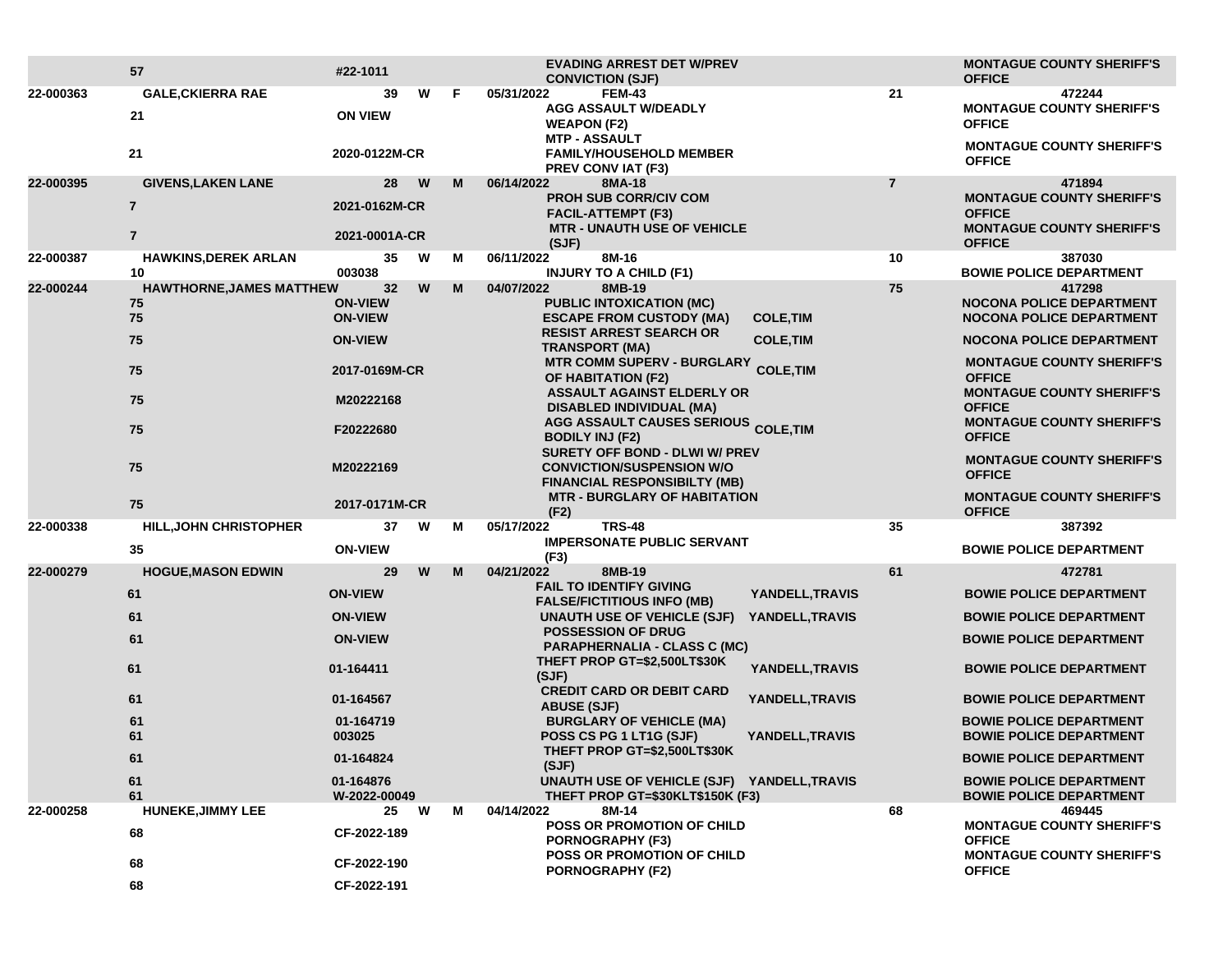|           | 68<br>68<br>68                                       | CF-2022-192<br>CF-2022-193<br>CF-2022-194                       |   |   | <b>POSS OR PROMOTION OF CHILD</b><br><b>PORNOGRAPHY (F3)</b><br><b>POSS OR PROMOTION OF CHILD</b><br><b>PORNOGRAPHY (F2)</b><br><b>POSS OR PROMOTION OF CHILD</b><br>PORNOGRAPHY (F3)<br><b>POSS OR PROMOTION OF CHILD</b><br>PORNOGRAPHY (F3)                                               |                                                                           | <b>MONTAGUE COUNTY SHERIFF'S</b><br><b>OFFICE</b><br><b>MONTAGUE COUNTY SHERIFF'S</b><br><b>OFFICE</b><br><b>MONTAGUE COUNTY SHERIFF'S</b><br><b>OFFICE</b><br><b>MONTAGUE COUNTY SHERIFF'S</b><br><b>OFFICE</b> |
|-----------|------------------------------------------------------|-----------------------------------------------------------------|---|---|----------------------------------------------------------------------------------------------------------------------------------------------------------------------------------------------------------------------------------------------------------------------------------------------|---------------------------------------------------------------------------|------------------------------------------------------------------------------------------------------------------------------------------------------------------------------------------------------------------|
| 22-000388 | <b>KELLY, RONNIE JOE</b><br>8                        | 62<br>22-3634                                                   | W | M | 06/13/2022<br>8M-16<br>SOB - FAIL TO COMPLY SEX OFF<br>DUTY TO REG W/PREV IAT (SJF)                                                                                                                                                                                                          | 8                                                                         | 388406<br><b>MONTAGUE COUNTY SHERIFF'S</b><br><b>OFFICE</b>                                                                                                                                                      |
| 22-000303 | KIMBRELL, ZACHARY TAYLUR<br>49<br>49<br>49           | 26<br>2017-0055M-CR<br>2018-0080M-CR<br>CJ-2022-240-D           | W | м | 05/03/2022<br>8MB-18<br><b>MOTION TO REVOKE COMMUNITY</b><br><b>SUPERVISION BURGLARY OF</b><br><b>HABITION (F2)</b><br><b>MOTION TO REVOKE COMMUNITY</b><br><b>SUPERVISION POSS MARIJ GT2</b><br><b>OZLT=4OZ DRUG FREE ZONE</b><br>(SJF)<br><b>CRIMINAL MISCHIEF</b><br>GT=\$100LT\$750 (MB) | 49<br><b>POWERS, BRIAN</b><br><b>POWERS, BRIAN</b>                        | 470826<br><b>CLAY COUNTY</b><br><b>CLAY COUNTY</b><br><b>MONTAGUE COUNTY SHERIFF'S</b><br><b>OFFICE</b>                                                                                                          |
| 22-000212 | <b>KNOWLES, THOMAS MYRON</b><br>87<br>87<br>87<br>87 | 34<br><b>ON VIEW</b><br><b>ON VIEW</b><br>1707344D<br>F20222675 | W | M | 03/26/2022<br>8MB-21<br><b>MAN DEL CS PG 1 GT=1GLT4G</b><br>(F2)<br><b>RESIST ARREST SEARCH OR</b><br><b>TRANSPORT (MA)</b><br>POSS CS PG 1/1-B LT 1G (SJF)<br>FAIL TO COMPLY SEX OFF DUTY                                                                                                   | 87<br><b>RENFRO, ZACHARY</b><br><b>RENFRO,ZACHARY</b><br>RENFRO, ZACHARY, | 423250<br><b>MONTAGUE COUNTY SHERIFF'S</b><br><b>OFFICE</b><br><b>MONTAGUE COUNTY SHERIFF'S</b><br><b>OFFICE</b><br><b>MONTAGUE COUNTY SHERIFF'S</b><br><b>OFFICE</b><br><b>MONTAGUE COUNTY SHERIFF'S</b>        |
| 22-000354 | <b>LEMONS, DANIEL DEWAYNE</b><br>29                  | 36<br><b>ON VIEW</b>                                            | W | м | TO REG LIFE/90 DAY (F2)<br>05/23/2022<br>8MA-18<br><b>POSS CS PG 1 GT=200GLT400G</b><br>(F1)                                                                                                                                                                                                 | 29                                                                        | <b>OFFICE</b><br>444371<br><b>MONTAGUE COUNTY SHERIFF'S</b><br><b>OFFICE</b>                                                                                                                                     |
| 22-000291 | <b>LOWERY, MELISSA LYNN</b><br>55<br>55<br>55<br>55  | 41<br>0500067095<br>0500066851<br>0500067332<br>003021          | W | F | 04/27/2022<br><b>FEM-43</b><br><b>CAPIAS - UNAUTHORIZED</b><br><b>BURNING (MC)</b><br><b>CAPIAS - UNAUTHORIZED</b><br><b>BURNING (MC)</b><br><b>UNAUTHORIZED BURNING (MC)</b><br>ARSON (F2)                                                                                                  | 55<br><b>JORDAN, COLLIN</b>                                               | 469767<br><b>BOWIE POLICE DEPARTMENT</b><br><b>BOWIE POLICE DEPARTMENT</b><br><b>BOWIE POLICE DEPARTMENT</b><br><b>BOWIE POLICE DEPARTMENT</b>                                                                   |
| 22-000409 | <b>MASSENGALE, JEANIE MARIE</b><br>4                 | 38<br><b>ON VIEW</b>                                            | W | F | <b>FEM-43</b><br>06/17/2022<br><b>TERRORISTIC THREAT CAUSE</b><br>FEAR OF IMMINENT SBI (MB)                                                                                                                                                                                                  | 4                                                                         | 470234<br><b>MONTAGUE COUNTY SHERIFF'S</b><br><b>OFFICE</b>                                                                                                                                                      |
| 22-000404 | <b>MASSIE, JORDAN KEITH</b><br>4                     | 31<br><b>ON VIEW</b><br><b>ON VIEW</b>                          | W | M | 06/17/2022<br><b>SEG-24</b><br><b>RESIST ARREST SEARCH OR</b><br><b>TRANSPORT (MA)</b><br><b>ASSAULT FAMILY VIOLENCE</b><br><b>CLASS C (MC)</b>                                                                                                                                              | $\overline{a}$                                                            | 472156<br><b>MONTAGUE COUNTY SHERIFF'S</b><br><b>OFFICE</b><br><b>MONTAGUE COUNTY SHERIFF'S</b><br><b>OFFICE</b>                                                                                                 |
| 22-000352 | <b>MCMAHON, JEFFREY WAYNE</b><br>29<br>29<br>29      | 47<br><b>ON VIEW</b><br><b>ON VIEW</b><br>05-23-2022-05038606   | W | м | 05/23/2022<br>8MB-21<br>MAN DEL CS PG 1 GT=1GLT4G (F2)<br>POSS CS PG 1 GT=4GLT200G (F2)<br><b>PAROLE VIOLATION-BLUE</b><br><b>WARRANT</b> ()                                                                                                                                                 | 29                                                                        | 469018<br><b>MONTAGUE COUNTY SHERIFF'S</b><br><b>OFFICE</b><br><b>MONTAGUE COUNTY SHERIFF'S</b><br><b>OFFICE</b><br><b>MONTAGUE COUNTY SHERIFF'S</b><br><b>OFFICE</b>                                            |
| 22-000403 | <b>MITCHELL, KYLE DERRICK</b>                        | 30 <sub>o</sub>                                                 | W | M | 8MA-18<br>06/17/2022                                                                                                                                                                                                                                                                         | 4                                                                         | 462370                                                                                                                                                                                                           |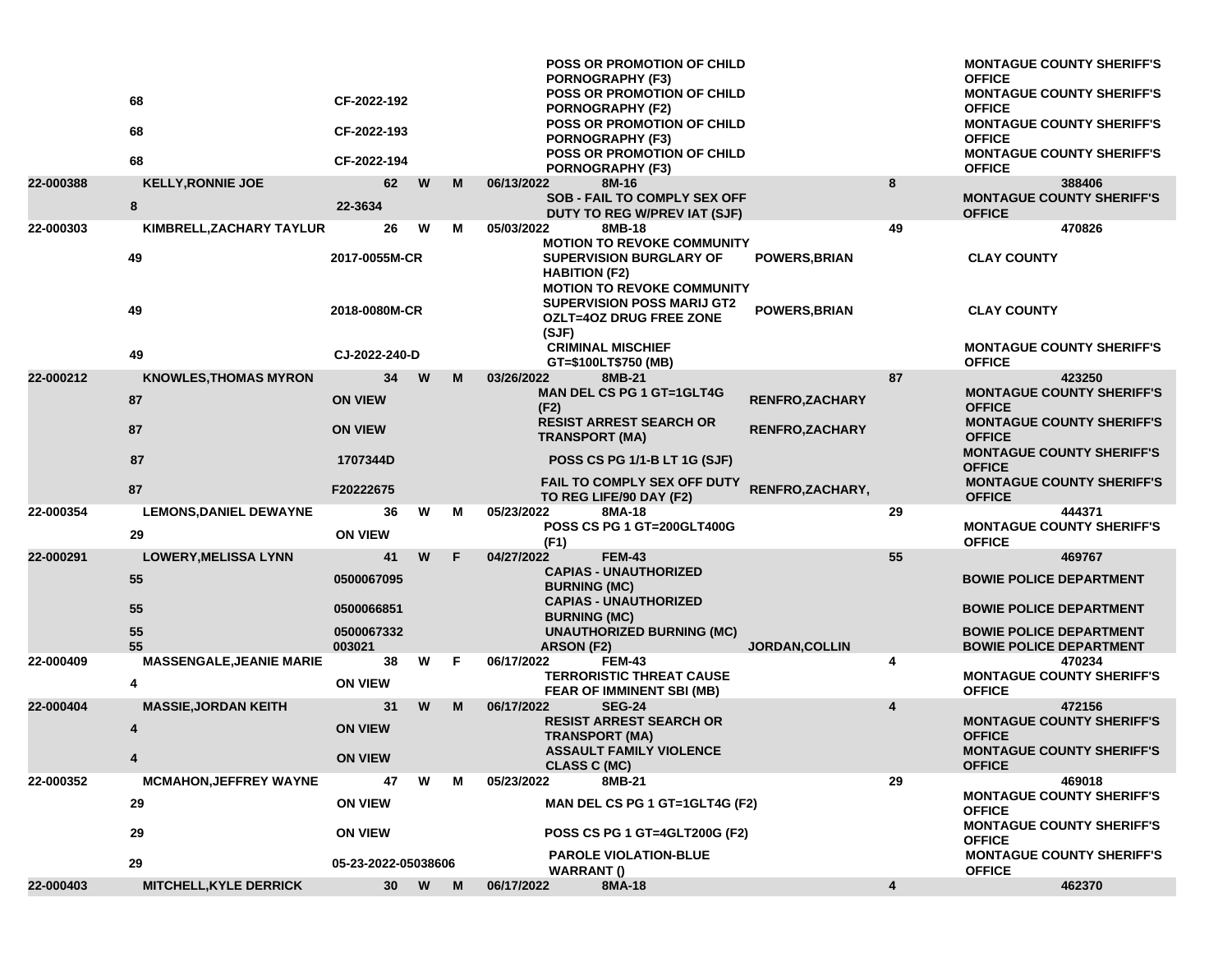|           | 4                                     | 2021-0168M-CR                   |          |    | UNL POSS FIREARM BY FELON<br>(F3)                                                                                                          |                        |                | <b>MONTAGUE COUNTY SHERIFF'S</b><br><b>OFFICE</b>                                     |
|-----------|---------------------------------------|---------------------------------|----------|----|--------------------------------------------------------------------------------------------------------------------------------------------|------------------------|----------------|---------------------------------------------------------------------------------------|
| 22-000366 | <b>MITCHELL, ROBERT NEIL</b><br>19    | 36<br><b>ON VIEW</b>            | W        | М  | 06/02/2022<br>8MA-18<br><b>ASSAULT CAUSES BODILY</b><br><b>INJURY FAMILY MEMBER (MA)</b>                                                   |                        | 19             | 472250<br><b>MONTAGUE COUNTY SHERIFF'S</b><br><b>OFFICE</b>                           |
| 22-000383 | <b>MONEY, WESLEY FRANKLIN</b><br>11   | 25<br><b>ON VIEW</b>            | W        | M  | 06/10/2022<br>8MA-19<br><b>EVADING ARREST DETENTION</b><br>(MA)                                                                            |                        | 11             | 471337<br><b>MONTAGUE COUNTY SHERIFF'S</b><br><b>OFFICE</b>                           |
|           | 11<br>11                              | <b>ON VIEW</b><br>2021-0142M-CR |          |    | <b>POSS CS PG 1 GT=4GLT200G (F2)</b>                                                                                                       |                        |                | <b>MONTAGUE COUNTY SHERIFF'S</b><br><b>OFFICE</b><br><b>MONTAGUE COUNTY SHERIFF'S</b> |
|           |                                       |                                 |          |    | MTP-POSS CS PG 1 LT1G (SJF)                                                                                                                |                        |                | <b>OFFICE</b>                                                                         |
| 22-000351 | <b>MORGAN, THOMAS JEFFERSON</b><br>29 | 22<br>003035                    | W        | м  | 05/23/2022<br>8M-14<br>INJURY CHILD/ELDERLY/DISABLE<br><b>W/INT SBI/MENTAL (F1)</b>                                                        | RENFRO, ZACHARY        | 29             | 472801<br><b>MONTAGUE COUNTY SHERIFF'S</b><br><b>OFFICE</b>                           |
| 22-000022 | <b>NEISS, JERRY ALAN</b>              | 35                              | W        | M  | 01/12/2022<br>8M-16                                                                                                                        |                        | 160            | 464970                                                                                |
|           | 160                                   | F20212625                       |          |    | FAIL TO COMPLY SEX OFF DUTY<br>TO REG LIFE/ANNUAL (F3)                                                                                     | <b>JORDAN, COLLIN</b>  |                | <b>MONTAGUE COUNTY SHERIFF'S</b><br><b>OFFICE</b>                                     |
| 22-000216 | <b>NEWSOME, SONIA DANN</b>            | 46                              | W        | F. | 03/28/2022<br><b>FEM-43</b>                                                                                                                |                        | 85             | 472757                                                                                |
|           | 85                                    | F20222667                       |          |    | <b>FORGERY GOVT/NATIONAL</b><br><b>INST/MONEY/SECURITY (F3)</b>                                                                            | <b>MARSH,LEE ANN</b>   |                | <b>MONTAGUE COUNTY SHERIFF'S</b><br><b>OFFICE</b>                                     |
|           | 85                                    | F20222668                       |          |    | <b>FORGERY GOVT/NATIONAL</b><br><b>INST/MONEY/SECURITY (F3)</b>                                                                            | Marsh, Lee Ann         |                | <b>MONTAGUE COUNTY SHERIFF'S</b><br><b>OFFICE</b>                                     |
| 22-000398 | <b>OCONNOR, ROBERT PATRICK</b>        | 66                              | W        | M  | 06/14/2022<br><b>SEG-22</b>                                                                                                                |                        | $\overline{7}$ | 469157                                                                                |
|           | $\overline{7}$                        | <b>ON VIEW</b>                  |          |    | <b>INJURY CHILD/ELDERLY/DISABLE</b><br><b>W/INT BODILY INJ (F3)</b>                                                                        |                        |                | <b>MONTAGUE COUNTY SHERIFF'S</b><br><b>OFFICE</b>                                     |
| 22-000243 | <b>OWENS, ANGELA MICHELLE</b>         | 37                              | W        | F. | 04/06/2022<br><b>FEM-44</b>                                                                                                                |                        | 76             | 458568                                                                                |
|           | 76                                    | 2021-0040M-CR                   |          |    | <b>FAILURE TO APPEAR DECLARING</b><br>BOND INSUFFICIENT UNAUTH USEROTRAMBLE, CHE<br>OF VEHICLE (SJF)<br><b>FAILURE TO APPEAR-DECLARING</b> |                        |                | <b>MONTAGUE COUNTY SHERIFF'S</b><br><b>OFFICE</b>                                     |
|           | 76                                    | 2021-0067M-CR                   |          |    | <b>BOND INSUFFICIENT- POSS CS PG ROTRAMBLE, CHE</b><br>1 LT 1 G DRUG FREE ZONE (F3)                                                        |                        |                | <b>MONTAGUE COUNTY SHERIFF'S</b><br><b>OFFICE</b>                                     |
|           | 76                                    | 2021FW003085                    |          |    | POSS CS PG 1 GT=1GLT4G (F3)                                                                                                                | <b>CUMMINGS, ERICK</b> |                | <b>MONTAGUE COUNTY SHERIFF'S</b><br><b>OFFICE</b>                                     |
| 22-000402 | <b>RUOFF, JOEL SCOTT</b>              | 46                              | <b>W</b> | M  | 06/17/2022<br><b>SEG-26</b>                                                                                                                |                        | 4              | 472820                                                                                |
|           | 4                                     | CF-2022-0011                    |          |    | <b>FFJ-FAIL TO COMPLY SEX OFF</b><br><b>DUTY TO REG LIFE/ANNUAL (F3)</b>                                                                   |                        |                | <b>MONTAGUE COUNTY SHERIFF'S</b><br><b>OFFICE</b>                                     |
| 22-000400 | <b>SLAYTON, JOHN KYLE</b>             | 39                              | W        | м  | 06/16/2022<br>8MA-19                                                                                                                       |                        | 5              | 472590                                                                                |
|           | 5<br>5                                | 2022-0023M-CR<br>F20222694      |          |    | POSS CS PG 1 LT1G (SJF)<br><b>POSS CS PG 2 GT= 4GLT400G (F2)</b>                                                                           |                        |                | <b>BOWIE POLICE DEPARTMENT</b><br><b>BOWIE POLICE DEPARTMENT</b>                      |
|           | 5                                     | 67818                           |          |    | <b>DRIVING WHILE LICENSE</b><br><b>SUSPENDED/INVALID (MC)</b>                                                                              |                        |                | <b>BOWIE POLICE DEPARTMENT</b>                                                        |
|           | 5                                     | 67818A                          |          |    | <b>VIOLATE PROMISE TO APPEAR</b><br>(MC)                                                                                                   |                        |                | <b>BOWIE POLICE DEPARTMENT</b>                                                        |
|           | 5<br>5                                | 0500067316<br>0500067566        |          |    | <b>CLASS C - EXPIRED DL (MC)</b><br><b>FAILURE TO APPEAR (MC)</b>                                                                          |                        |                | <b>BOWIE POLICE DEPARTMENT</b><br><b>BOWIE POLICE DEPARTMENT</b>                      |
|           | 5                                     | CJ-2022-F220(B)                 |          |    | <b>CLAY COUNTY - ABANDON</b><br><b>ENDANGER CHILD CRIMINAL</b><br><b>NEGLIGENCE (SJF)</b>                                                  |                        |                | <b>BOWIE POLICE DEPARTMENT</b>                                                        |
| 22-000257 | <b>SNIDER, KENNETH CHARLES</b>        | 44                              | W        | M  | 04/14/2022<br><b>TRS-48</b>                                                                                                                |                        | 68             | 392980                                                                                |
|           | 68                                    | 2018-0219M-CR                   |          |    | MTR - POSS CS PG 1 LT1G (SJF) RENFRO, ZACHARY                                                                                              |                        |                | <b>MONTAGUE COUNTY SHERIFF'S</b><br><b>OFFICE</b><br><b>MONTAGUE COUNTY SHERIFF'S</b> |
|           | 68                                    | 003020                          |          |    | <b>SOB-POSS MARIJ LT2OZ (MB)</b>                                                                                                           | <b>RENFRO,ZACHARY</b>  |                | <b>OFFICE</b>                                                                         |
|           | 68                                    | <b>ON VIEW</b>                  |          |    |                                                                                                                                            | <b>RENFRO, ZACHARY</b> |                |                                                                                       |